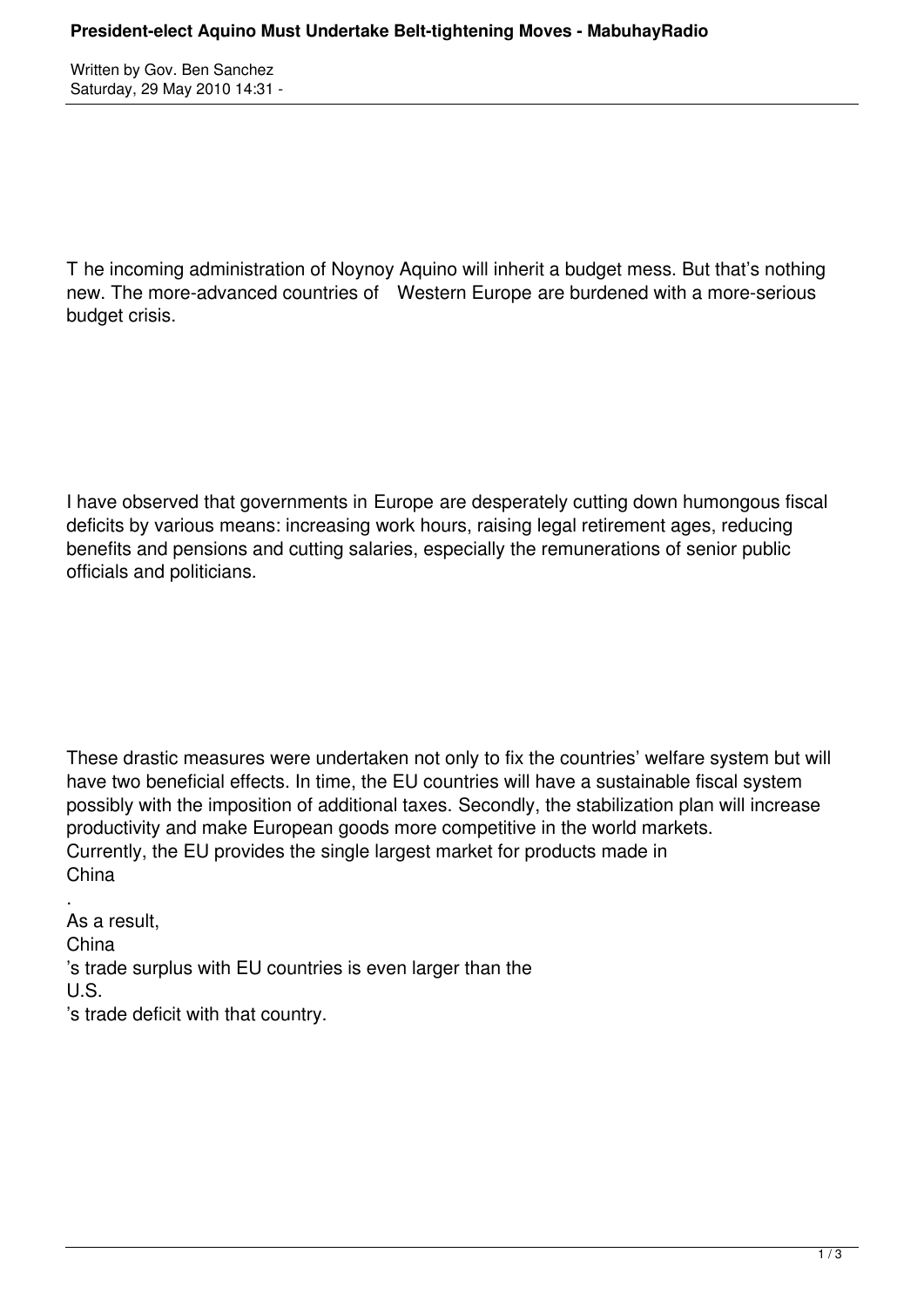## **President-elect Aquino Must Undertake Belt-tightening Moves - MabuhayRadio**

Written by Gov. Ben Sanchez Saturday, 29 May 2010 14:31 -

A fter the incoming President delivers his State of the Nation address in Congress, he is due to present his first Fiscal Budget. Let me make a few initial suggestions:

If Noynoy Aquino is really serious about balancing the budget, the belt-tightening should start at home, that is, the Executive Department. First, take a look at the huge bureaucracy that mushroomed in Malacañang during the last administration. The Palace has become a Little Government!

If I am not mistaken, there are more than two-dozen 'public servants' there who hold the position of Undersecretaries. Also investigate how many so-called 'consultants' are employed there. I believe the budget of the Executive Office can be cut in half. Mr. Aquino should set an example and demonstrate to the general public and particularly to Congressmen and Senators that he practices austerity.

In previous eras, I remember that there were only two Undersecretaries per Cabinet-level department. Now, I understand that some departments have more than a dozen undersecretaries. Aquino's Finance and Budget secretaries should take steps to cut the numbers down.

The Cabinet salaries appear low. However, the other benefits they receive are hidden from public view. These should be thoroughly reviewed. The candidates for Cabinet posts should be prepared to make sacrifices for the common good. They should not be pampered to do their work. All vehicles assigned to high public officials should be sold. They can afford to buy their own cars.